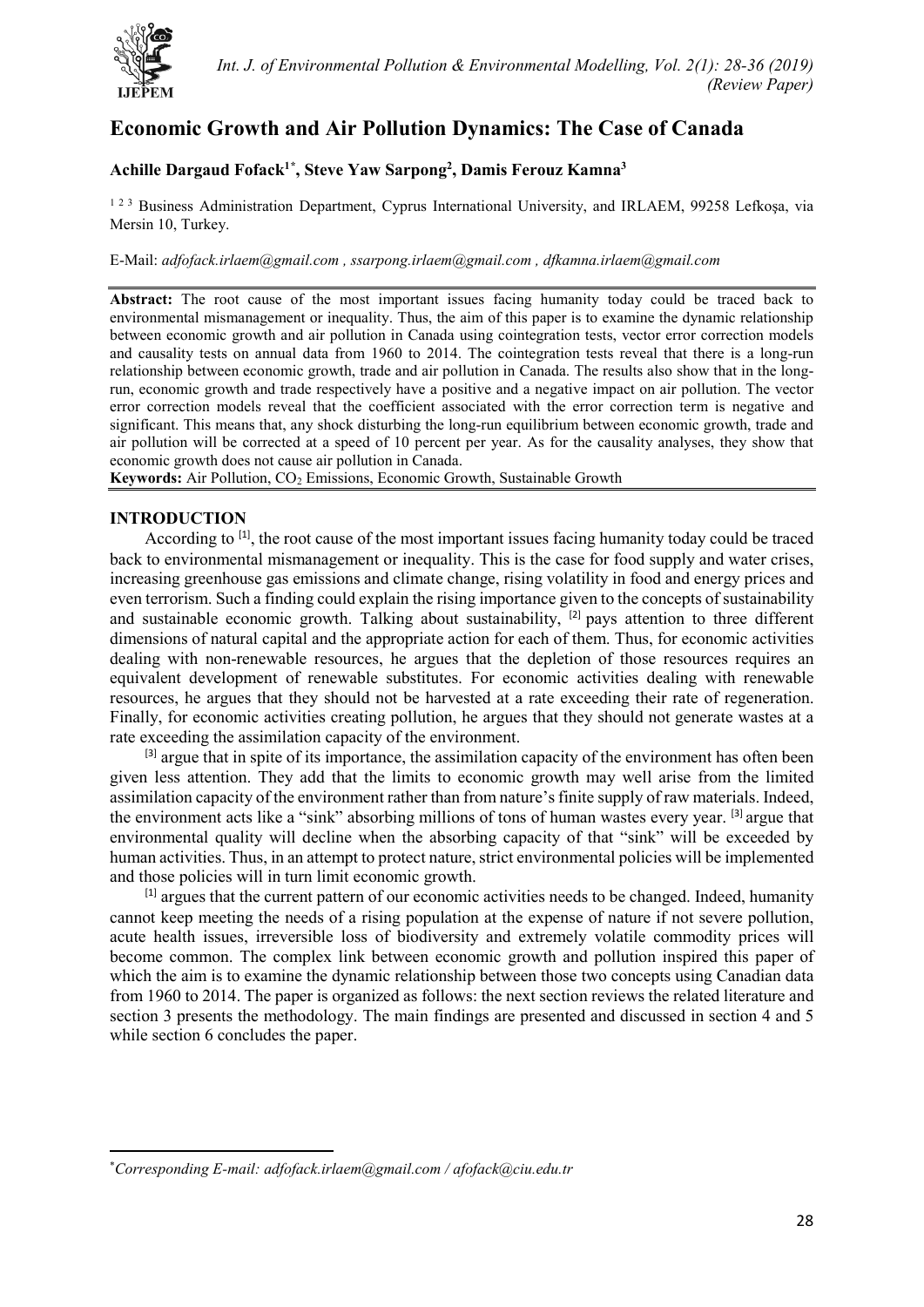## **RELATED LITERATURE**

In a seminal paper,  $^{[4]}$  assess the environmental impacts of NAFTA and find that the SO<sub>2</sub> emissions increase with economic growth at low levels of GDP per capita but decrease with economic growth at higher levels of GDP per capita. Given that such an inverted U-shaped relationship is similar to the relationship between economic growth and income inequality as established by <sup>[5]</sup>, the findings of <sup>[4]</sup> became known as the Environmental Kuznets Curve hypothesis. An abundant literature [6-12] has tested the Environmental Kuznets Curve hypothesis in different settings using a wide range of methodologies but found mixed evidence.

 $<sup>[7]</sup>$  assesses the dynamics of economic growth, carbon emissions and energy consumption for a</sup> panel of 116 countries. Using both panel VAR and system GMM models on annual data from 1990 to 2014, the paper finds that economic growth does not cause energy consumption at the global as well as at the regional levels. It also reveals that economic growth has a negative impact on pollution at the global level as well as in Latin America and the Caribbean. However, such a causal relation between economic growth and pollution does not hold in sub-Saharan Africa, Asia-Pacific and Middle-East and North Africa. The study also reveals that  $CO<sub>2</sub>$  emissions cause economic growth in all the regions taken into consideration. Finally, evidence supporting the Environmental Kuznets Curve is found at the global level as well as in sub-Saharan Africa.

Analyzing the relationship between economic growth and environmental pollution, <sup>[11]</sup> test the Environmental Kuznets Curve hypothesis in the case of 7 West African countries between 1970 and 2013. They use carbon dioxide emissions and combustible renewable waste as proxies for environmental pollution and GDP per capita as proxy for economic growth. The study reveals that in the short-run, economic growth significantly increases pollution in West Africa; meanwhile, in the long-run, the relationship between economic growth and environmental pollution is not significant. The authors then conclude that the Environmental Kuznets Curve hypothesis does not hold in West Africa.

Following the environmental sustainability approach according to which environmental degradation is measured where production and extraction take place and not where the good produced from those activities is consumed, <sup>[13]</sup> studies the impact of economic growth on environmental degradation in 213 countries for the period between 1970 and 2008. In this study, environmental degradation is proxied by the pressure on nature, a composite variable taking into consideration  $CO<sub>2</sub>$ damages, energy, mineral and forest depletions. The scholar uses fixed-effects and fixed effects instrumental-variables regressions and finds that a rising GNI leads to an increased pressure on nature. He also finds that compared to low and high-income countries, such an effect is much pervasive in middle-income countries. Finally, the findings do not support the Environmental Kuznets Curve hypothesis.

 $[12]$  explore the relationship between economic growth and  $CO<sub>2</sub>$  emissions in Azerbaijan. They use five different cointegration approaches (Johansen, ARDLBT, DOLS, FMOLS and CCR) and three different model specifications (quadratic, cubic and linear) on annual data spanning from 1992 to 2013. They find that the linear specification adequately models the impact that economic growth has on  $CO<sub>2</sub>$ emissions in Azerbaijan. They also find that in the long-run, economic growth is positively and significantly associated with CO<sub>2</sub> emissions revealing that the Environmental Kuznets Curve hypothesis is not valid in the case of Azerbaijan. The authors estimate the income elasticity of  $CO<sub>2</sub>$  between 0.7 and 0.8 and reveal that any short-term deviation from the long-term equilibrium path can be corrected in less than a year.

[14] study the relation between economic growth and environmental pollution in 111 Chinese prefectural-level cities from 2004 to 2012. They measure environmental pollution using an industrial pollution index constructed as the weighting average of industrial dust,  $SO_2$  emissions and industrial water waste discharge. They then classify the cities into five different clusters taking into consideration the level of income, the growth potential and the industrial composition of each city. Thus, a city like Shanghai with high income, high growth rate and well developed tertiary industry falls into the first cluster. The study reveals that the relation between economic growth and pollution dynamics varies across clusters as the relationship is negative in the first cluster and positive in the third. It even takes the form of an inverted U-sharpe in the second cluster. In the case of the fourth cluster, economic growth does not affect environmental pollution as the latter remains constant no matter the level of income. Finally, in the last cluster, an increase in the level of income initially leads to a rapid fall in environmental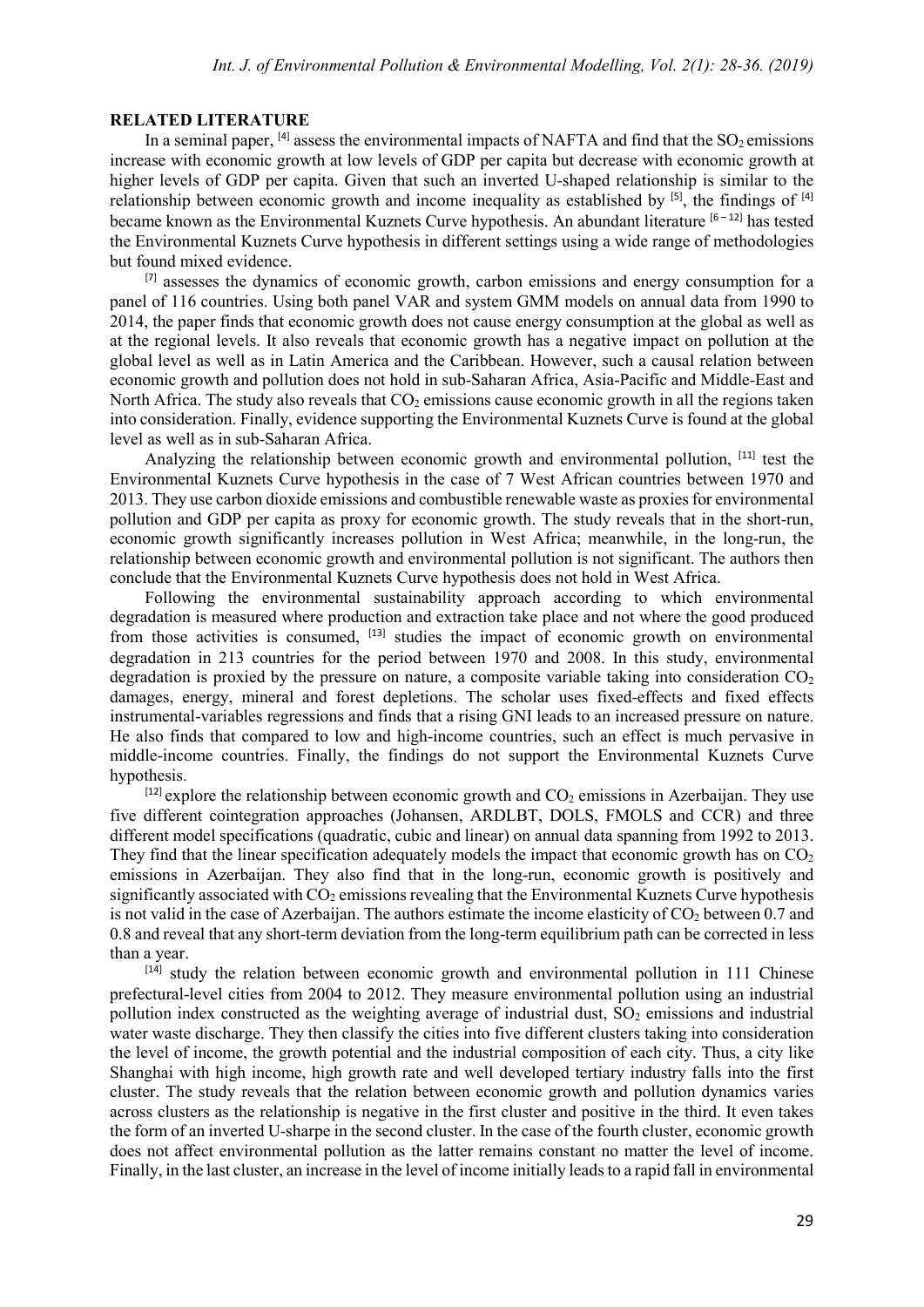pollution; however, the level of pollution then seems to remain constant after income had reached a threshold (above 50,000 yuan).

In a study analyzing the determinants of industrial pollution in selected (14) Mediterranean countries, [15] run a fixed-effects model on data from 1971 to 2010. They prove the existence of an inverted U-shaped relation between economic growth and industrial pollution and conclude that the Environmental Kuznets Curve hypothesis holds in the case of the Mediterranean region. Furthermore, the study reveals that urbanization, population density, the level of industrialization and energy consumption all have a significant impact on industrial emissions in the Mediterranean region.

 $[16]$  studies the relationship between economic growth and environmental degradation in 100 metropolitan areas in the United States between 2001 and 2005. He measures environmental degradation with carbon monoxide, sulfur dioxide, nitrogen dioxide, ground level ozone and particulate matter. After controlling for both socioeconomic (population) and meteorological (temperature, precipitation, etc) parameters, the fixed-effects models reveal the existence of a U-shaped relationship between economic growth and carbon monoxide, sulfur dioxide, nitrogen dioxide as well as ground level ozone. However, the evidence found is only strong in the latter case and weak in all the others. Furthermore, the evidence does not support the Environmental Kuznets Curve hypothesis.

[6] analyze the relationship between economic growth and pollution in 30 Chinese provinces over the period 1996-2000. Chemical oxygen demand in industrial water pollution, industrial water pollution, industrial dust, industrial smoke and industrial solid waste all account for environmental pollution while income per capita accounts for economic growth. The authors also control for environmental regulation policies, the number of environmental standards issues as well as trade openness. They find an inverted U-shape relationship between income and all pollution proxies but one (Chemical oxygen demand in industrial water pollution). Thus, they confirm the validity of the Environmental Kuznets Curve hypothesis in Chinese provinces and estimate the turning point of the curve above 30,000 yuan. The authors then argue that the income level in those 30 Chinese provinces is still well below the turning point of the EKC.

#### **METHODOLOGY**

The relationship between economic growth and air pollution in Canada is examined using annual data obtained from the World Bank. The data covers the period from 1960 to 2014 and include three main variables: Growth stands for GDP per capita in constant 2010 U.S. dollar and it is used as a proxy for economic growth; pollution stands for  $CO<sub>2</sub>$  emissions in metric tons per capita and it is used as a proxy for air pollution; and trade stands for trade expressed as percentage of GDP plays the role of a control variable. Following the findings of  $[16, 13, 12]$ , economic growth is expected to have a positive impact on air pollution. As for the impact of trade on air pollution, it is quite ambiguous. Indeed, <sup>[11]</sup> argue that free trade increases the probability of a country to suffer from higher pollution levels while  $^{[13]}$  argues that free trade and the strict anti-pollution policies implemented in high-income countries – like Canada – incite polluting industries to relocate in low and middle-income countries and export their production back to the developed world. Through this process, trade could be associated to less pollution in rich countries.

The analytical framework of this paper is made up of five successive steps: in the first step, the stationarity of the series is checked using the augmented Dickey-Fuller test [17], the Phillips-Perron test  $[18]$  and the Ng-Perron test  $[19]$ . Secondly, the correlation coefficients between the variables are computed. In the third step, the long-run relationship between the variables is checked using Johansen cointegration test [20]. In the next step, the short-run relationship between economic growth and air pollution is examined using a full information maximum likelihood model also known as vector error correction model or VECM  $^{[21]}$ . Finally, the causal relationship between the variables is checked using Granger causality test [22].

At the end of those five steps, robustness check is done using GDP in constant 2010 U.S. dollar as proxy for economic growth and  $CO<sub>2</sub>$  emissions in kg per 2010 U.S. dollar of GDP as proxy of air pollution. As for trade, it is still used as control variable in the framework.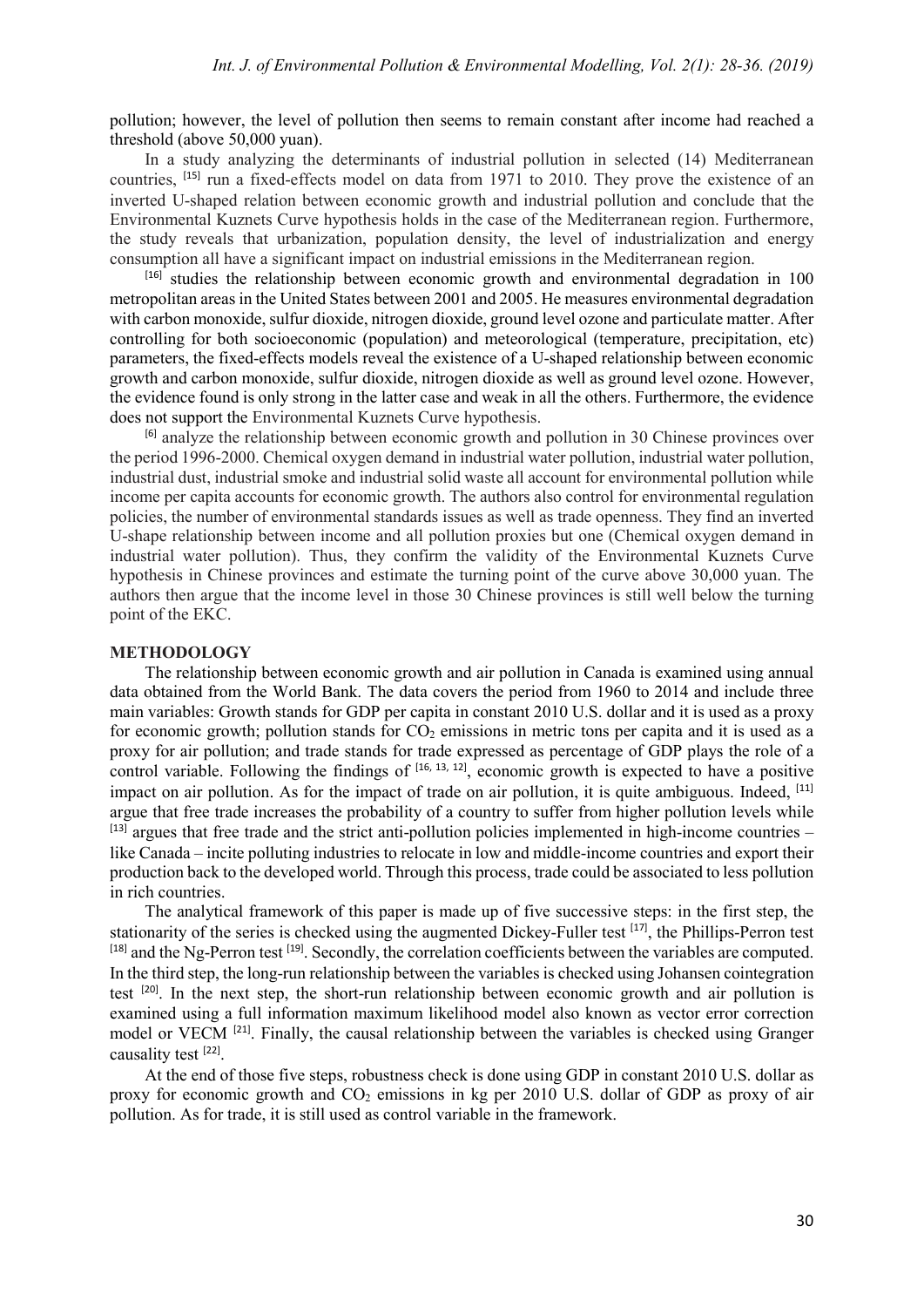# **RESULTS**

The outputs of the augmented Dickey-Fuller, Phillips-Perron and Ng-Perron unit root tests are reported in Table 1. Those results reveal that the series are not stationary at level; however, the results also reveal that the variables are all stationary at first difference. Since the series are not stationary at level but are stationary at first difference, the long-run relationship between economic growth and air pollution can be examined using Johansen cointegration test.

|             |                  |                | <b>ADF</b>         |                    | PP                 |                  |        | <b>Ng-Perron</b> |        |          |
|-------------|------------------|----------------|--------------------|--------------------|--------------------|------------------|--------|------------------|--------|----------|
|             | <b>Variables</b> | ${\bf k}$      |                    |                    | I                  |                  |        |                  |        | TI       |
|             |                  |                |                    | TI                 |                    | TI               |        |                  |        |          |
|             | Level            |                |                    |                    |                    |                  |        |                  |        |          |
|             | Pollution        | $\overline{0}$ |                    |                    |                    |                  |        | 34.888           |        | 47.930   |
|             |                  |                | 3.316*<br>$\ast$   | 2.116              | $3.257*$<br>$\ast$ | 2.116            |        |                  |        |          |
|             | Growth           | $\mathbf{0}$   |                    |                    |                    |                  |        | 58.757           |        | 19.339   |
|             |                  |                | 3.154              | 2.875              | 2.947*<br>$\ast$   | 2.123            |        |                  |        |          |
|             | Trade            | $\mathbf{1}$   |                    |                    |                    |                  |        | 19.528           |        | 9.497    |
|             |                  |                | 1.546              | 1.963              | 1.537              | 1.199            |        |                  |        |          |
|             | Air_Pollutio     | $\overline{0}$ |                    |                    |                    |                  |        | 85.549           |        | 18.304   |
| $\mathbf n$ |                  |                | 0.765              | 2.315              | 1.085              | 2.176            |        |                  |        |          |
|             | <b>GDP</b>       | $\overline{0}$ |                    |                    |                    |                  |        | 45.811           |        | 26.527   |
|             |                  |                | 4.197*<br>$\ast$   | 2.955              | 3.840*<br>$\ast$   | 2.319            |        |                  |        |          |
|             | First difference |                |                    |                    |                    |                  |        |                  |        |          |
|             | Pollution        | $\overline{0}$ |                    |                    |                    |                  |        | $1.044*$         |        | $3.670*$ |
|             |                  |                | 5.916*<br>$\ast$   | $6.850*$<br>$\ast$ | 5.980*<br>$\ast$   | 6.854*<br>$\ast$ | $\ast$ |                  | $\ast$ |          |
|             | Growth           | $\overline{0}$ |                    |                    |                    |                  |        | $1.063*$         |        | 3.783*   |
|             |                  |                | 5.045*<br>$\ast$   | 5.654*<br>$\ast$   | 5.075*<br>$\ast$   | 5.588*<br>$\ast$ | $\ast$ |                  | $\ast$ |          |
|             | Trade            | $\mathbf{0}$   |                    |                    |                    |                  |        | $1.030*$         |        | 3.799*   |
|             |                  |                | $5.274*$<br>$\ast$ | 5.302*<br>$\ast$   | 5.191*<br>$\ast$   | 5.185*<br>$\ast$ | $\ast$ |                  | $\ast$ |          |
|             | Air_Pollutio     | $\overline{0}$ |                    |                    |                    |                  |        | $1.017*$         |        | $3.601*$ |
| $\mathbf n$ |                  |                | 8.008*<br>$\ast$   | 8.375*<br>$\ast$   | $8.011*$<br>$\ast$ | 8.494*<br>$\ast$ | $\ast$ |                  | $\ast$ |          |
|             | <b>GDP</b>       | $\mathbf{0}$   |                    |                    |                    |                  |        | $1.110*$         |        | $3.777*$ |
|             |                  |                | $4.642*$<br>$\ast$ | $5.620*$<br>$\ast$ | $4.642*$<br>$\ast$ | 5.586*<br>$\ast$ | $\ast$ |                  | $\ast$ |          |

**Table 1.** Unit root tests

Notes: \*\* denotes significance at the 5 percent level; k stands for the lag order, I stands for intercept and IT stands for trend and intercept.

| Table 2. Correlation matrix |  |
|-----------------------------|--|
|                             |  |

|           | Pollution | Growth    | Trade |
|-----------|-----------|-----------|-------|
| Pollution |           |           |       |
| Growth    | $0.649**$ |           |       |
| Trade     | $0.601**$ | $0.901**$ |       |

Notes: \*\* denotes significance at the 5 percent level.

After analyzing the correlation between the series and before examining the long-run relationship between them, a vector autoregression (VAR) model is run in order to determine the number of lags to be included in the cointegration analysis. Paying attention to the lag length of the VAR model, both the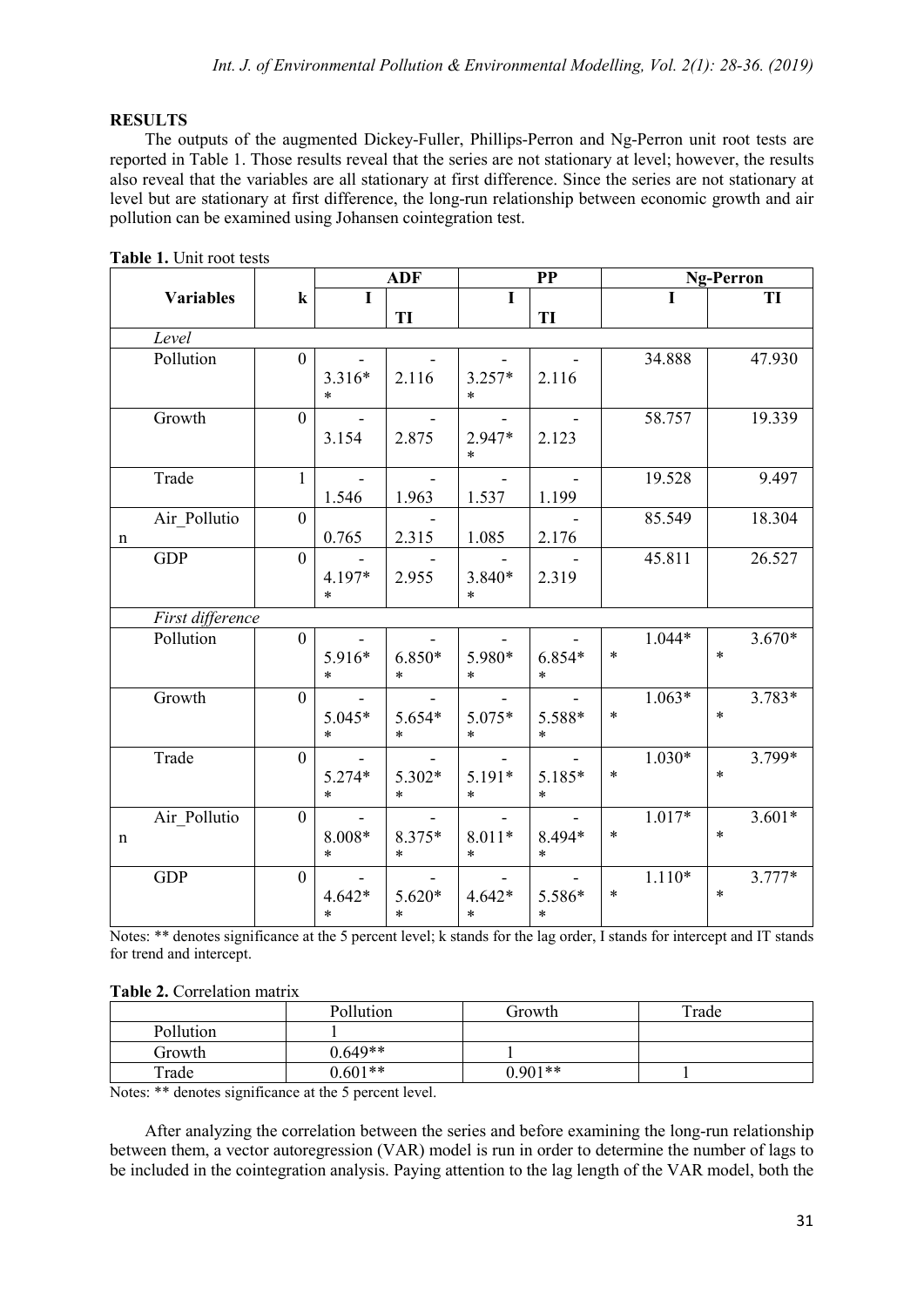sequential modified LR test statistic and the final prediction error recommend the inclusion of 8 lags while the Akaike information criterion and the Hannan-Quinn information criterion recommend 12 lags.



#### **Figure 1.** Inverse roots of AR characteristic polynomial

However, given that VAR models are densely parameterized, the number of estimated parameters has to be limited in order to save some degrees of freedom. So, only three lags of each endogenous variable is included in the analysis. The stability of the VAR model is then tested and as depicted in Figure 1, all the inverse roots of the AR characteristic polynomial lie within the unit circle. Therefore, it is concluded that the model is stable.

Johansen cointegration test is implemented with three lags and the results are reported in Table 3. For the first null hypothesis (no cointegration vector between the series), the trace and maximum Eigenvalue statistics show are superior to their respective critical values leading to the rejection of the null hypothesis. It is therefore concluded that there is a long-run relationship between economic growth, trade and air pollution. The cointegration vector is given by the following equation:

Pollution = 0.865Growth − 0.687Trade (Equation 1)

The cointegration equation shows that in the long-run, there is a positive correlation between economic growth and air pollution in Canada. The equation also shows that in the long-run, trade has a negative impact on air pollution in Canada.

| <b>Null Hypothesis</b> | <b>None</b> | At most 1 | At most 2 |
|------------------------|-------------|-----------|-----------|
| Trace                  | 31.988**    | 7.507     | 2.310     |
| Critical value         | 29.797      | 15.494    | 3.841     |
| Maximum Eigenvalue     | 24.391**    | 5.197     | 2.310     |
| Critical value         | 21.131      | 24.264    | 3.841     |

**Table 3.** Johansen cointegration test

Notes: \*\* denotes significance at the 5 percent level.

After analyzing the long-run relationship between the series, the short-run dynamics are examined using a VECM. The model is run with two lags and the results are reported in Table 4. Those results reveal that the coefficient associated with the error correction term is negative and significant. It can therefore be concluded that any shock disturbing the long-run equilibrium between the variables will be corrected at a speed of 10 percent per year.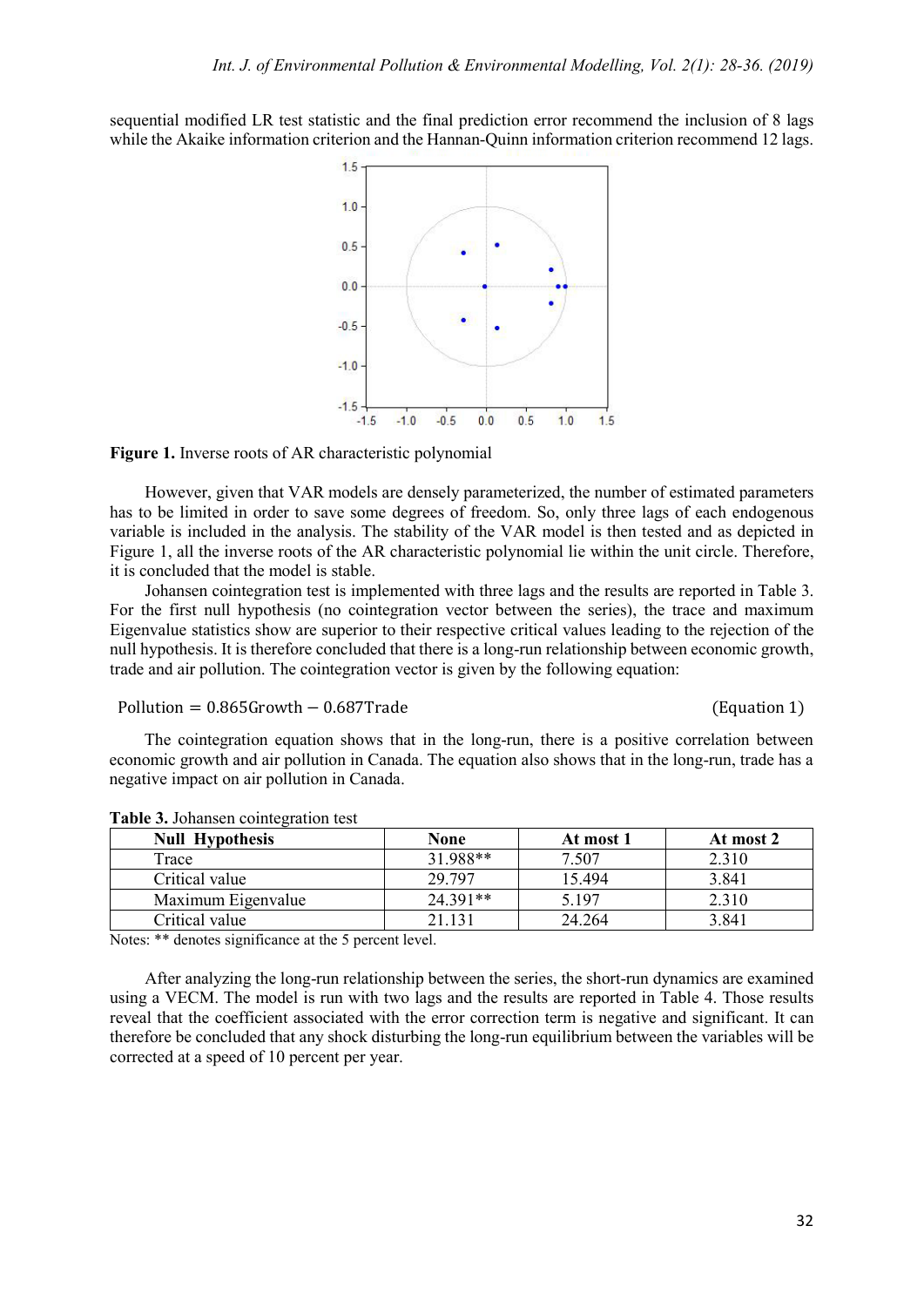| <b>Variables</b>        | Coefficients        |
|-------------------------|---------------------|
| Error correction term   | $-0.106(0.024)$ *** |
| Pollution. $1$          | $-0.083(0.146)$     |
| Pollution <sub>-2</sub> | $-0.098(0.148)$     |
| Growth <sub>-1</sub>    | $-0.001(0.320)$     |
| $Growth-2$              | 0.152(0.296)        |
| Trade <sub>-1</sub>     | 0.058(0.117)        |
| Trade <sub>-2</sub>     | $-0.232(0.117)$ *   |
| Cons                    | 0.006(0.007)        |
| Obs                     | 52                  |
| Adjusted $\mathbb{R}^2$ | 26.33%              |
| F-stat                  | $3.603***$          |

**Table 4.** Vector error correction model

Notes: Standard errors are in parentheses; \*\*\* denotes significance at the 1 percent level; \*\* denotes significance at the 5 percent level; \* denotes significance at the 10 percent level.

After analyzing the short-term dynamics of the series, pairwise Granger causality test is implemented based on the VECM and the results reported in Table 5.

| <b>Null Hypothesis</b>                  | Chi-sq  | df | Prob  |
|-----------------------------------------|---------|----|-------|
| Growth does not Granger cause pollution | 0.280   |    | 0.869 |
| Trade does not Granger cause pollution  | 4.038   |    | 0.132 |
| Pollution does not Granger cause Growth | 3.492   |    | 0.174 |
| Trade does not Granger cause Growth     | 0.994   |    | 0.608 |
| Pollution does not Granger cause Trade  | 1.244   |    | 0.536 |
| Growth does not Granger cause Trade     | 8.959** |    |       |

**Table 5.** Granger causality test

Notes: \*\* denotes significance at the 5 percent level.

The results show that there is no causal relation between economic growth and air pollution and also between trade and air pollution. The table also shows that economic growth causes trade in Canada. The robustness of the above findings is tested with different proxies for economic growth and air pollution. As reported in Table 6, the trace and maximum Eigenvalue statistics are superior to their respective critical values leading to the rejection of the null hypothesis. It is therefore concluded that there is a long-run relationship between economic growth, trade and air pollution. The cointegration vector is given by the following equation:

# Air\_Pollution = 0.979Growth − 0.481Trade (Equation 2)

The cointegration equation shows that in the long-run, there is a positive correlation between economic growth and air pollution in Canada. The equation also shows that in the long-run, trade has a negative impact on air pollution in Canada.

| <b>Null Hypothesis</b> | None       | At most 1 | At most 2 |
|------------------------|------------|-----------|-----------|
| Trace                  | $30.413**$ | 7.340     | 3.228     |
| Critical value         | 29.797     | 15.494    | 3.841     |
| Maximum Eigenvalue     | $23.072**$ | 4.111     | 3.228     |
| Critical value         | 21.131     | 14.264    | 3.841     |

**Table 6.** Cointegration test (robustness)

Notes: \*\* denotes significance at the 5 percent level.

The robustness of the short-run dynamics is also tested. As reported in Table 7, the coefficient associated with the error correction term is negative and significant. It can therefore be concluded that any shock disturbing the long-run equilibrium between the variables will be corrected at a speed of 10 percent per year.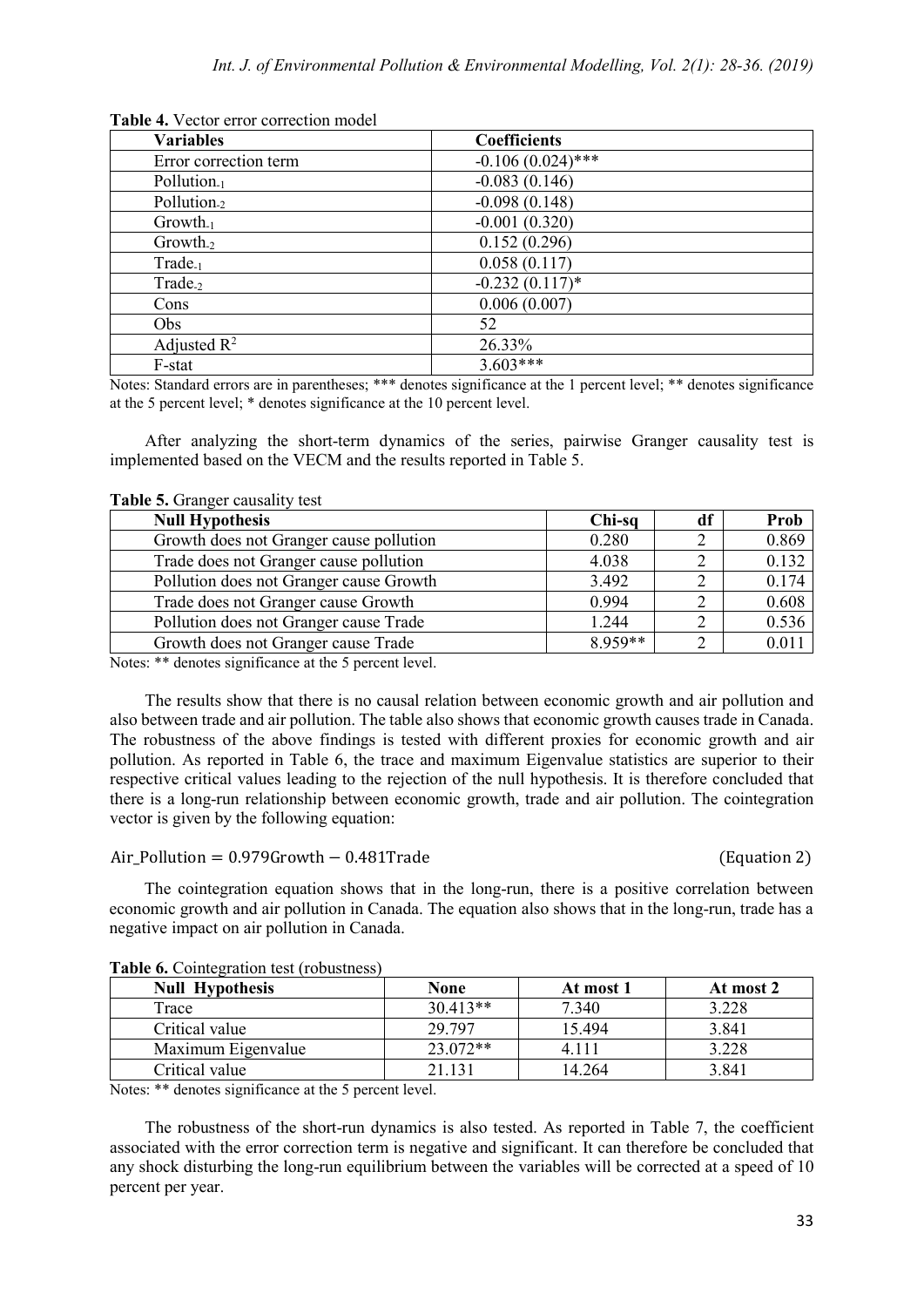| <b>Variables</b>        | Coefficients        |
|-------------------------|---------------------|
| Error correction term   | $-0.101(0.031)$ *** |
| Air pollution. $1$      | $-0.233(0.135)$ *   |
| Air pollution.2         | $-0.122(0.138)$     |
| $GDP_{-1}$              | $-0.510(0.299)*$    |
| $GDP_{-2}$              | 0.198(0.273)        |
| $Trade_{-1}$            | 0.143(0.108)        |
| Trade <sub>-2</sub>     | $-0.224(0.107)$     |
| Cons                    | $-0.006(0.011)$     |
| Obs                     | 52                  |
| Adjusted $\mathbb{R}^2$ | 14.95               |
| F-stat                  | $2.281**$           |

**Table 7.** VECM (robustness)

Notes: Standard errors are in parentheses; \*\*\* denotes significance at the 1 percent level; \*\* denotes significance at the 5 percent level; \* denotes significance at the 10 percent level.

Pairwise Granger causality test is implemented based on the second VECM and the results reported in Table 8. The results show that there is no causal relation between economic growth and air pollution and between trade and air pollution. The table also shows that economic growth causes trade in Canada.

| <b>Null Hypothesis</b>                     | Chi-sq    | df | Prob  |  |  |
|--------------------------------------------|-----------|----|-------|--|--|
| GDP does not Granger cause air pollution   | 2.911     |    | 0.233 |  |  |
| Trade does not Granger cause air pollution | 4.556     |    | 0.102 |  |  |
| Air pollution does not Granger cause GDP   | 4.712     |    | 0.094 |  |  |
| Trade does not Granger cause GDP           | 0.786     |    | 0.094 |  |  |
| Air pollution does not Granger cause Trade | 1.576     |    | 0.454 |  |  |
| GDP does not Granger cause Trade           | $6.354**$ |    | 0.004 |  |  |

**Table 8.** Causality test (robustness)

Notes: \*\* denotes significance at the 5 percent level.

### **DISCUSSION**

The cointegration tests reveal that there is a long-run relationship between economic growth, trade and air pollution in Canada. In line with what <sup>[12]</sup> found in Azerbaijan, the results also show that in the long-run, economic growth has a positive impact on air pollution. Moreover, the results show that the income elasticity of  $CO_2$  emissions is between 0.8 and 0.9 for Canada while <sup>[12]</sup> estimate it between 0.7 and 0.8 for Azerbaijan. Finally, the cointegration analyses reveal that in the long-run, trade has a negative impact on air pollution in Canada. Such a finding is consistent with the argument made by [13] and could be explained by the fact that free trade and the strict anti-pollution policies implemented in high-income countries incite polluting industries to relocate in low and middle-income countries and export their production back to the developed world rather than producing and polluting there.

The vector error correction models reveal that the coefficient associated with the error correction term is negative and significant. It can therefore be concluded that any shock disturbing the long-run equilibrium between economic growth, trade and air pollution will be corrected at a speed of 10 percent per year.

As for the causality analyses, they show that economic growth does not cause air pollution in Canada. Such a finding is in line with what [7] found in the cases of Middle East and North Africa, Asia-Pacific and sub-Saharan Africa. The results also show that pollution does not cause growth, trade does not cause pollution and pollution does not cause trade in Canada. However, it is found that economic growth causes trade.

### **CONCLUSION**

Examining economic growth and air pollution dynamics in Canada, it is found that in the long-run, the two concepts are linked and economic growth has a negative impact on the quality of air. However,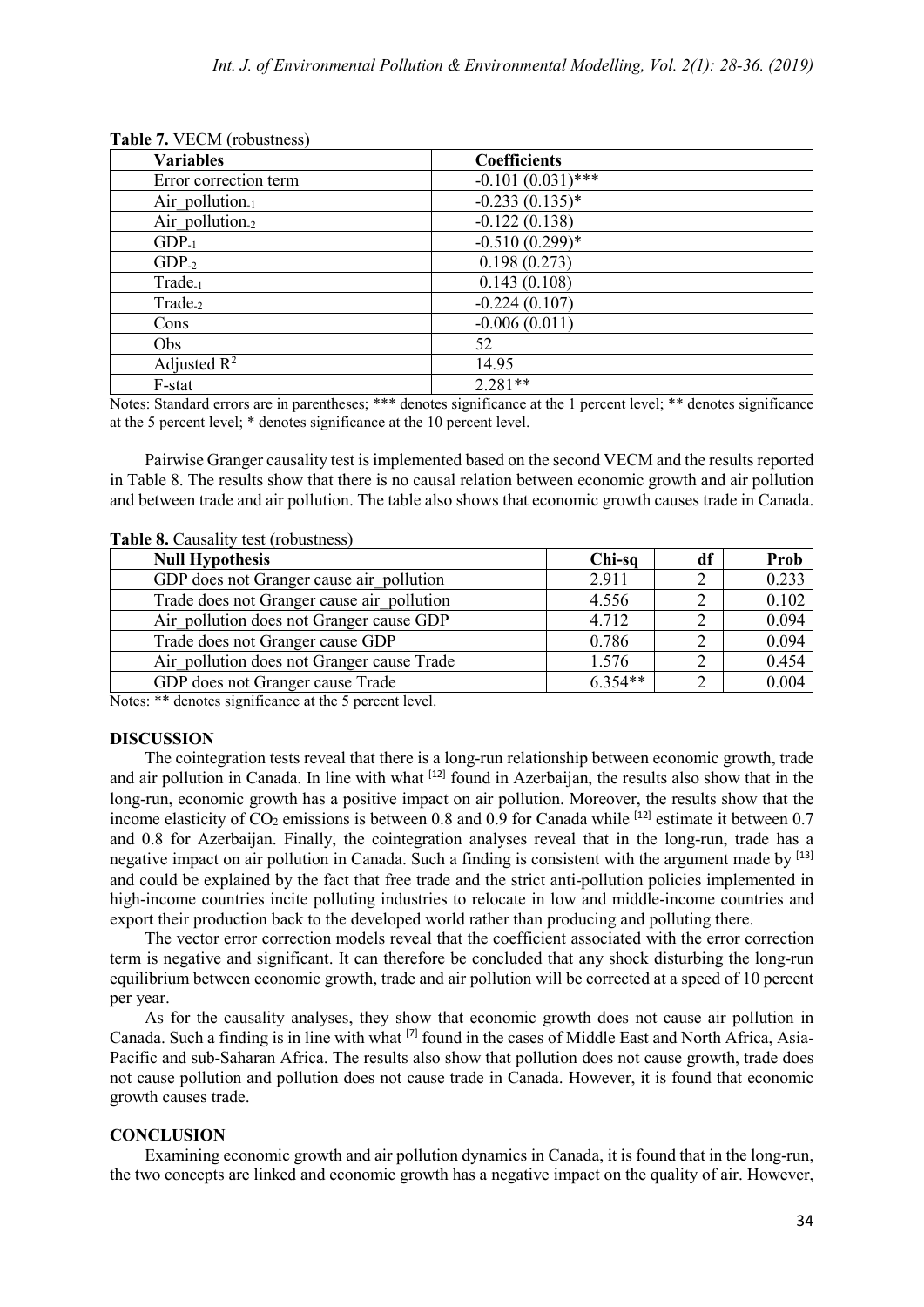notwithstanding their long-run relationship, it is also found that economic growth does not cause air pollution in Canada. This is consistent with  $^{[3]}$  who argue that in advanced industrial countries like Canada, policies have been implemented to mitigate the impact of economic growth on the environment. They add that over the past decades, those developed countries have experienced a fall in the level of emissions for regulated pollutants and a substantial improvement in the quality of air. The problem is that the improvements experienced in advanced economies often come at the expense of the developing world.

The cointegration analyses reveal that in the long-run, trade has a negative impact on air pollution in Canada supporting the argument that free trade and the strict anti-pollution policies implemented in high-income countries incite polluting industries to relocate in low and middle-income countries and export their production back to the developed world rather than producing and polluting there  $[13]$ . Building upon the seminal work of <sup>[23]</sup>, it can be argued that the marginal costs and benefits of sustainable growth in advanced economies are divergent from their counterparts in the developing world. Consequently, advanced economies should internalize the externalities of their "green" policies rather that leaving them in the hands of market forces. As argued by <sup>[24]</sup>, the imperative of sustainability should not be left to market forces because the market does not adequately represent the future.

## **REFERENCES**

- [1] OECD, 2012, Green Growth and Developing Countries, Consultation draft 2012, <https://www.oecd.org/greengrowth/green-development/50559116.pdf>
- [2] Daly, H., 1990, Towards Some Operational Principles of Sustainable Development, Ecological Economics, Vol. 2, 1-5.
- [3] Brock, W., Taylor, S., 2009, Economic Growth and the Environment: a Review of Theory and Empirics, NBER Working Paper No. 10854.
- [4] Grossman, G., Krueger, A., 1995, Economic Growth and the Environment. Quarterly Journal of Economics, Vol. 110(2), 353–377.
- [5] Kuznets, S., 1955, Economic Growth and Income Inequality, American Economic Review, Vol. 45, 1-28.
- [6] Qun, B., Peng, S., 2006, Economic Growth and Environmental Pollution: a Panel Data Analysis, In Garnaut, R., Song, L., The Turning Point in China's Economic Development, ANU Press, 298-307.
- [7] Acheampong, A., 2008, Economic Growth, CO<sub>2</sub> Emissions and Energy Consumption: What Causes What and Where?, Energy Economics, Vol. 74, 679–684.
- [8] Sadorsky, P., Renewable Energy Consumption and Income in Emerging Economies, Energy Policy, Vol. 37, 4021-4028.
- [9] He, J., Richard, P., 2010, Environmental Kuznets Curve for  $CO<sub>2</sub>$  in Canada, Ecological Economics, Vol. 69(5), 1083-1093.
- [10] Apergis, N., Payne, J., 2011, The Renewable Energy Consumption-Growth Nexus in Central America, Applied Energy, Vol. 88(1), 343-347.
- [11] Adu, D., Denkyirah, E., 2017, Economic Growth and Environmental Pollution in West Africa: Testing the Environmental Kuznets Curve Hypothesis, Kasetsart Journal of Social Sciences, 1-8.
- [12] Mikayilov, J., Galeotti, M., Hasanov, F., 2018, The Impact of Economic Growth on  $CO<sub>2</sub>$  Emissions in Azerbaijan, Journal of Cleaner Production, Vol. 197, 1560-1565.
- [13] Asici, A., 2011, Economic Growth and its Impact on Environment: a Panel Data Analysis, Munich Personal RePec Archive, 2-19.
- [14] Zheng, H., Huai, W., Huang, L., 2015, Relationship Between Pollution and Economic Growth in China: Empirical Evidence from 111 cities, Journal of Urban and Environmental Engineering Vol. 9, 24-28.
- [15] Acar, S., Tekce, M., 2014, Economic Development and Industrial Pollution in the Mediterranean Region: a Panel Data Analysis, Topics in Middle Eastern and African Economies, Vol. 16(1), 70-83.
- [16] Burnett, J., 2009, Economic Growth and Environmental Degradation. Selected paper prepared for presentation at the Southern Agricultural Economics Association Annual Meeting, Atlanta, Georgia.
- [17] Dickey, D., Fuller, W., 1981, Likelihood Ratio Statistics for Autoregressive Time Series with a Unit Root. Econometrica, Vol. 49, 1057-1072.